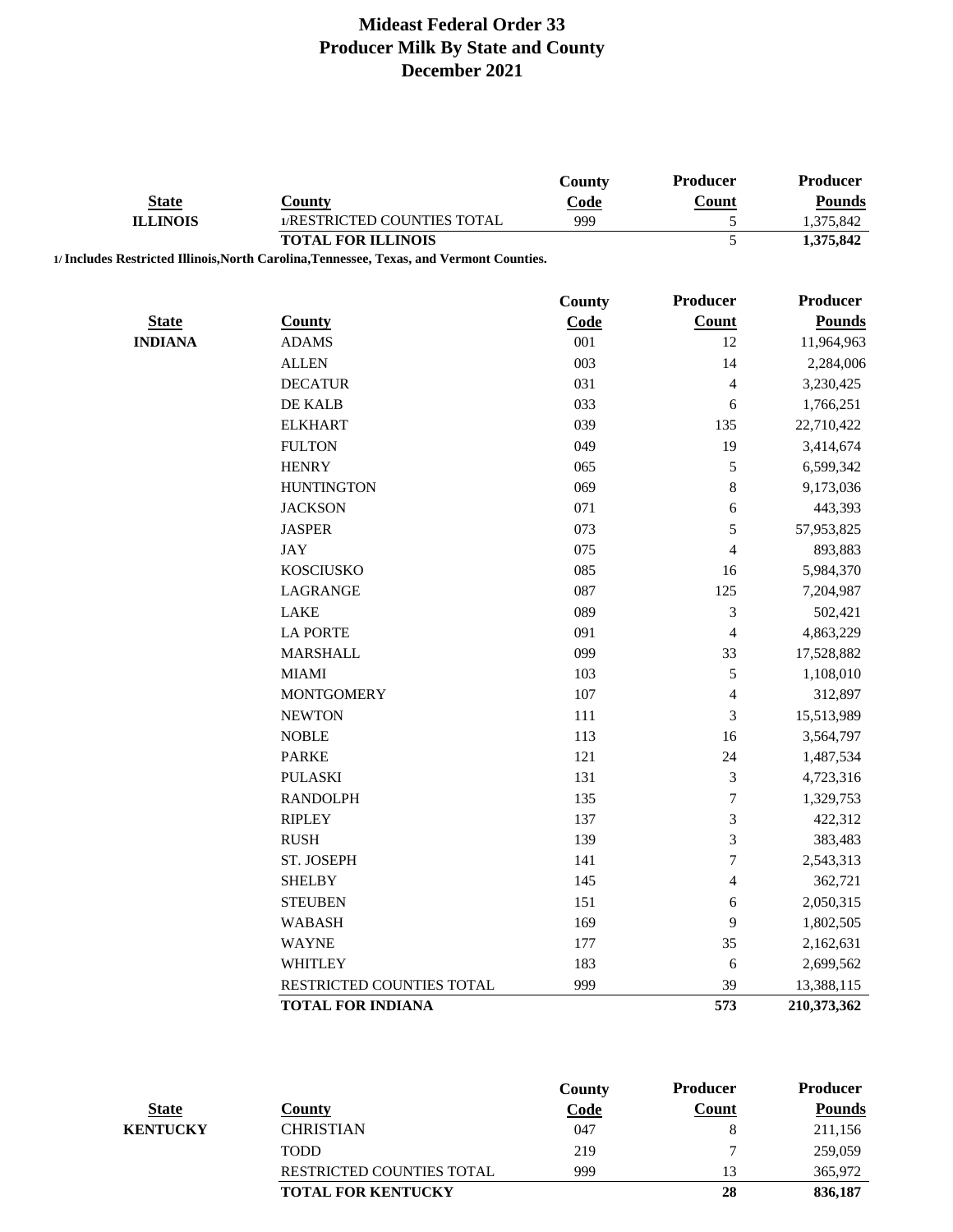| <b>State</b>    | <b>County</b>                               | <b>County</b><br>Code | Producer<br>Count  | Producer<br><b>Pounds</b> |
|-----------------|---------------------------------------------|-----------------------|--------------------|---------------------------|
| <b>MARYLAND</b> | <b>GARRETT</b><br><b>TOTAL FOR MARYLAND</b> | 023                   | 34<br>34           | 2,884,427<br>2,884,427    |
|                 |                                             | <b>County</b>         | Producer           | <b>Producer</b>           |
| <b>State</b>    | <b>County</b>                               | Code                  | Count              | <b>Pounds</b>             |
| <b>MICHIGAN</b> | <b>ALGER</b>                                | 003                   | 3                  | 250,770                   |
|                 | <b>ALLEGAN</b>                              | 005                   | 36                 | 30,646,811                |
|                 | <b>ALPENA</b>                               | 007                   | 13                 | 4,255,147                 |
|                 | <b>ARENAC</b>                               | 011                   | 13                 | 9,002,030                 |
|                 | <b>BARRY</b>                                | 015                   | 19                 | 30,588,763                |
|                 | <b>BERRIEN</b>                              | 021                   | $\overline{4}$     | 2,893,548                 |
|                 | <b>BRANCH</b>                               | 023                   | $\,8\,$            | 5,039,695                 |
|                 | <b>CALHOUN</b>                              | 025                   | 16                 | 13,575,133                |
|                 | <b>CHARLEVOIX</b>                           | 029                   | $\overline{4}$     | 879,190                   |
|                 | <b>CHIPPEWA</b>                             | 033                   | $\overline{4}$     | 375,998                   |
|                 | <b>CLARE</b>                                | 035                   | 11                 | 4,386,086                 |
|                 | <b>CLINTON</b>                              | 037                   | 36                 | 83,259,013                |
|                 | <b>DELTA</b>                                | 041                   | 3                  | 173,719                   |
|                 | <b>EATON</b>                                | 045                   | 17                 | 1,746,434                 |
|                 | <b>GENESEE</b>                              | 049                   | $\overline{4}$     | 531,886                   |
|                 | <b>GLADWIN</b>                              | 051                   | 3                  | 2,296,555                 |
|                 | <b>GRATIOT</b>                              | 057                   | $27\,$             | 84,058,162                |
|                 | <b>HILLSDALE</b>                            | 059                   | 14                 | 9,033,559                 |
|                 | <b>HURON</b>                                | 063                   | 51                 | 85,245,371                |
|                 | <b>INGHAM</b>                               | 065                   | 14                 | 7,608,771                 |
|                 | <b>IONIA</b>                                | 067                   | 29                 | 37,105,938                |
|                 | <b>IOSCO</b>                                | 069                   | 9                  | 4,983,026                 |
|                 | <b>ISABELLA</b>                             | 073                   | 28                 | 10,605,132                |
|                 | <b>JACKSON</b>                              | 075                   | 12                 | 5,182,648                 |
|                 | <b>KALAMAZOO</b>                            | 077                   | $\mathfrak{S}$     | 13,599,124                |
|                 | <b>KENT</b>                                 | 081                   | 21                 | 17,790,123                |
|                 |                                             | 087                   | 12                 | 1,304,801                 |
|                 | <b>LAPEER</b>                               | 091                   |                    |                           |
|                 | <b>LENAWEE</b><br><b>LIVINGSTON</b>         | 093                   | 15<br>$\mathbf{9}$ | 32,818,560                |
|                 | <b>MACOMB</b>                               | 099                   | $\mathfrak{Z}$     | 4,794,898                 |
|                 | <b>MASON</b>                                | 105                   | 7                  | 137,260                   |
|                 | <b>MECOSTA</b>                              | 107                   | 14                 | 3,332,815                 |
|                 |                                             |                       |                    | 6,331,371                 |
|                 | <b>MENOMINEE</b><br><b>MISSAUKEE</b>        | 109<br>113            | 10<br>32           | 1,880,708                 |
|                 |                                             | 117                   |                    | 54,314,346                |
|                 | <b>MONTCALM</b>                             |                       | 33                 | 18,361,481                |
|                 | <b>MONTMORENCY</b>                          | 119                   | $\mathfrak{Z}$     | 839,288                   |
|                 | <b>MUSKEGON</b>                             | 121                   | 12                 | 18,297,713                |
|                 | <b>NEWAYGO</b>                              | 123                   | 32                 | 19,610,732                |
|                 | <b>OGEMAW</b>                               | 129                   | 25                 | 13,831,798                |
|                 | <b>OSCEOLA</b>                              | 133                   | 21                 | 21,084,507                |
|                 | <b>OSCODA</b>                               | 135                   | $\sqrt{5}$         | 384,113                   |
|                 | <b>OTTAWA</b>                               | 139                   | 38                 | 54,997,119                |
|                 | <b>SAGINAW</b>                              | 145<br>147            | 11<br>$\,8\,$      | 3,870,816                 |
|                 | <b>ST. CLAIR</b>                            |                       |                    | 1,676,917                 |
|                 | ST. JOSEPH                                  | 149                   | 13                 | 3,867,601                 |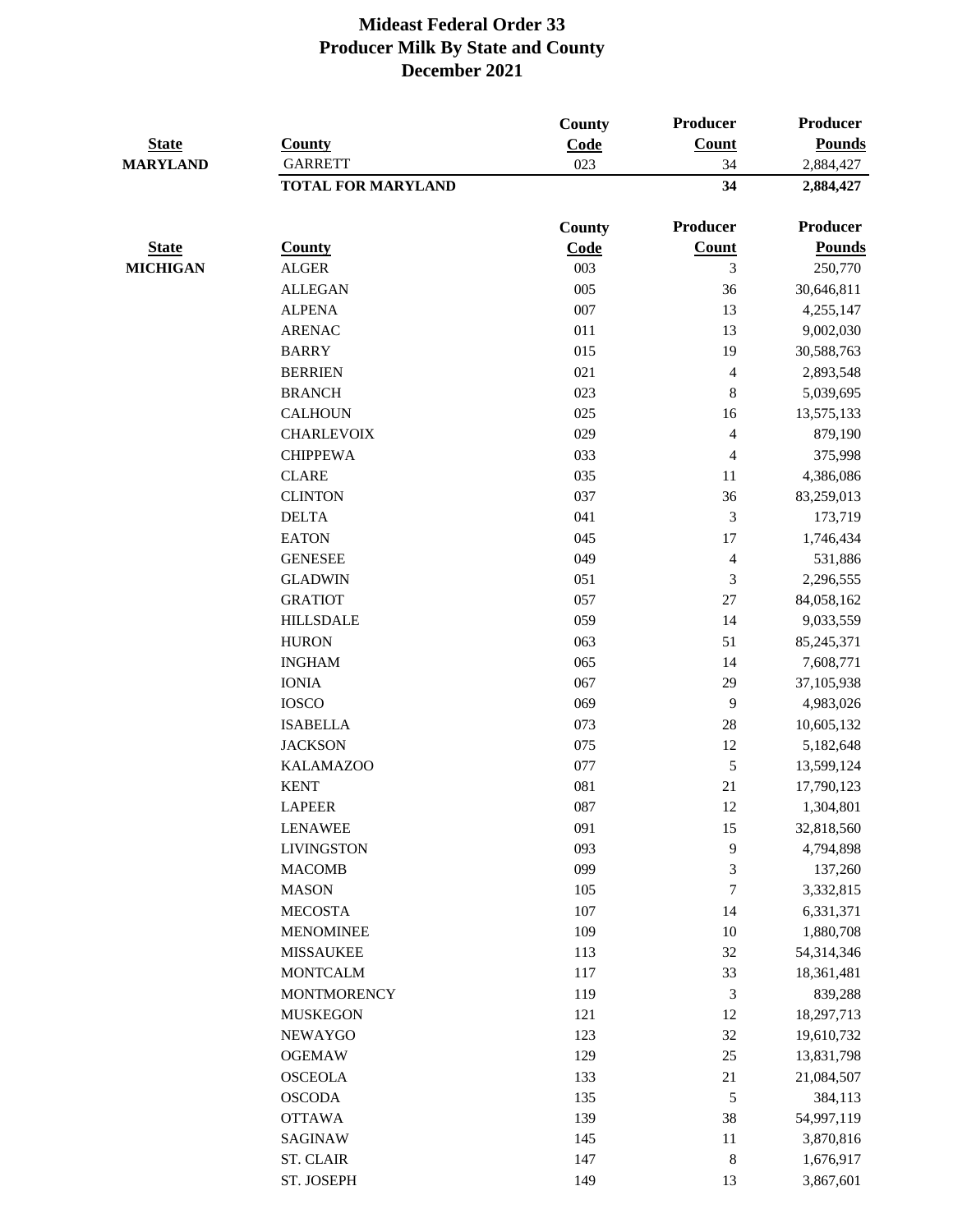|                  |                            | County        |                  |                 |
|------------------|----------------------------|---------------|------------------|-----------------|
| <b>State</b>     | <b>County</b>              | Code          | <b>Count</b>     | <b>Pounds</b>   |
| <b>MICHIGAN</b>  | <b>SANILAC</b>             | 151           | 65               | 68,595,117      |
|                  | <b>SHIAWASSEE</b>          | 155           | 9                | 3,440,119       |
|                  | <b>TUSCOLA</b>             | 157           | 28               | 30,738,974      |
|                  | <b>VAN BUREN</b>           | 159           | 8                | 19,329,224      |
|                  | <b>WASHTENAW</b>           | 161           | 9                | 2,907,719       |
|                  | <b>WEXFORD</b>             | 165           | 8                | 1,065,569       |
|                  | RESTRICTED COUNTIES TOTAL  | 999           | 22               | 5,482,480       |
|                  | <b>TOTAL FOR MICHIGAN</b>  |               | 856              | 858,408,678     |
|                  |                            | County        | Producer         | Producer        |
| <b>State</b>     | <b>County</b>              | Code          | Count            | <b>Pounds</b>   |
| <b>MINNESOTA</b> | RESTRICTED COUNTIES TOTAL  | 999           | 5                | 200,436         |
|                  | <b>TOTAL FOR MINNESOTA</b> |               | 5                | 200,436         |
|                  |                            | <b>County</b> | <b>Producer</b>  | Producer        |
| <b>State</b>     | <b>County</b>              | Code          | <b>Count</b>     | <b>Pounds</b>   |
| <b>NEW YORK</b>  | <b>CATTARAUGUS</b>         | 009           | 34               | 19,017,248      |
|                  | <b>CHAUTAUQUA</b>          | 013           | 60               | 19,393,980      |
|                  | <b>ERIE</b>                | 029           | 9                | 1,580,108       |
|                  | <b>GENESEE</b>             | 037           | $\overline{4}$   | 5,114,807       |
|                  | <b>LIVINGSTON</b>          | 051           | 4                | 2,446,693       |
|                  | <b>STEUBEN</b>             | 101           | 6                | 6,737,056       |
|                  | <b>WYOMING</b>             | 121           | 20               | 23,688,960      |
|                  | RESTRICTED COUNTIES TOTAL  | 999           | 4                | 4,361,649       |
|                  | <b>TOTAL FOR NEW YORK</b>  |               | 141              | 82,340,501      |
|                  |                            | <b>County</b> | Producer         | <b>Producer</b> |
| <b>State</b>     | <b>County</b>              | Code          | Count            | <b>Pounds</b>   |
| <b>OHIO</b>      | <b>ADAMS</b>               | 001           | 4                | 430,468         |
|                  | <b>ALLEN</b>               | 003           | 3                | 606,527         |
|                  | <b>ASHLAND</b>             | 005           | 30               | 15,735,791      |
|                  | <b>ASHTABULA</b>           | 007           | 15               | 6,472,157       |
|                  | <b>ATHENS</b>              | 009           | 3                | 139,610         |
|                  | <b>AUGLAIZE</b>            | 011           | $27\,$           | 4,936,821       |
|                  | <b>BELMONT</b>             | 013           | $\boldsymbol{7}$ | 793,079         |
|                  | <b>BROWN</b>               | 015           | 6                | 549,919         |
|                  | CARROLL                    | 019           | 14               | 1,462,769       |
|                  | <b>CHAMPAIGN</b>           | 021           | $\sqrt{6}$       | 482,307         |
|                  | <b>CLARK</b>               | 023           | 4                | 8,241,583       |
|                  | <b>CLINTON</b>             | 027           | $\mathfrak{Z}$   | 210,253         |
|                  | <b>COLUMBIANA</b>          | 029           | $52\,$           | 13,123,395      |
|                  | <b>COSHOCTON</b>           | 031           | 19               | 3,459,415       |
|                  | <b>CRAWFORD</b>            | 033           | 7                | 3,110,430       |
|                  | <b>DARKE</b>               | 037           | 29               | 6,339,015       |
|                  | <b>DEFIANCE</b>            | 039           | 7                | 11,024,320      |
|                  | <b>DELAWARE</b>            | 041           | $\mathfrak{Z}$   | 194,994         |
|                  | <b>FAYETTE</b>             | 047           | $\overline{4}$   | 1,029,171       |
|                  | <b>FULTON</b>              | 051           | 4                | 4,471,988       |
|                  | <b>GEAUGA</b>              | 055           | 32               | 3,341,752       |
|                  | <b>GREENE</b>              | 057           | $\mathfrak 3$    | 1,187,013       |
|                  | <b>HANCOCK</b>             | 063           | 3                | 1,449,341       |
|                  |                            |               |                  |                 |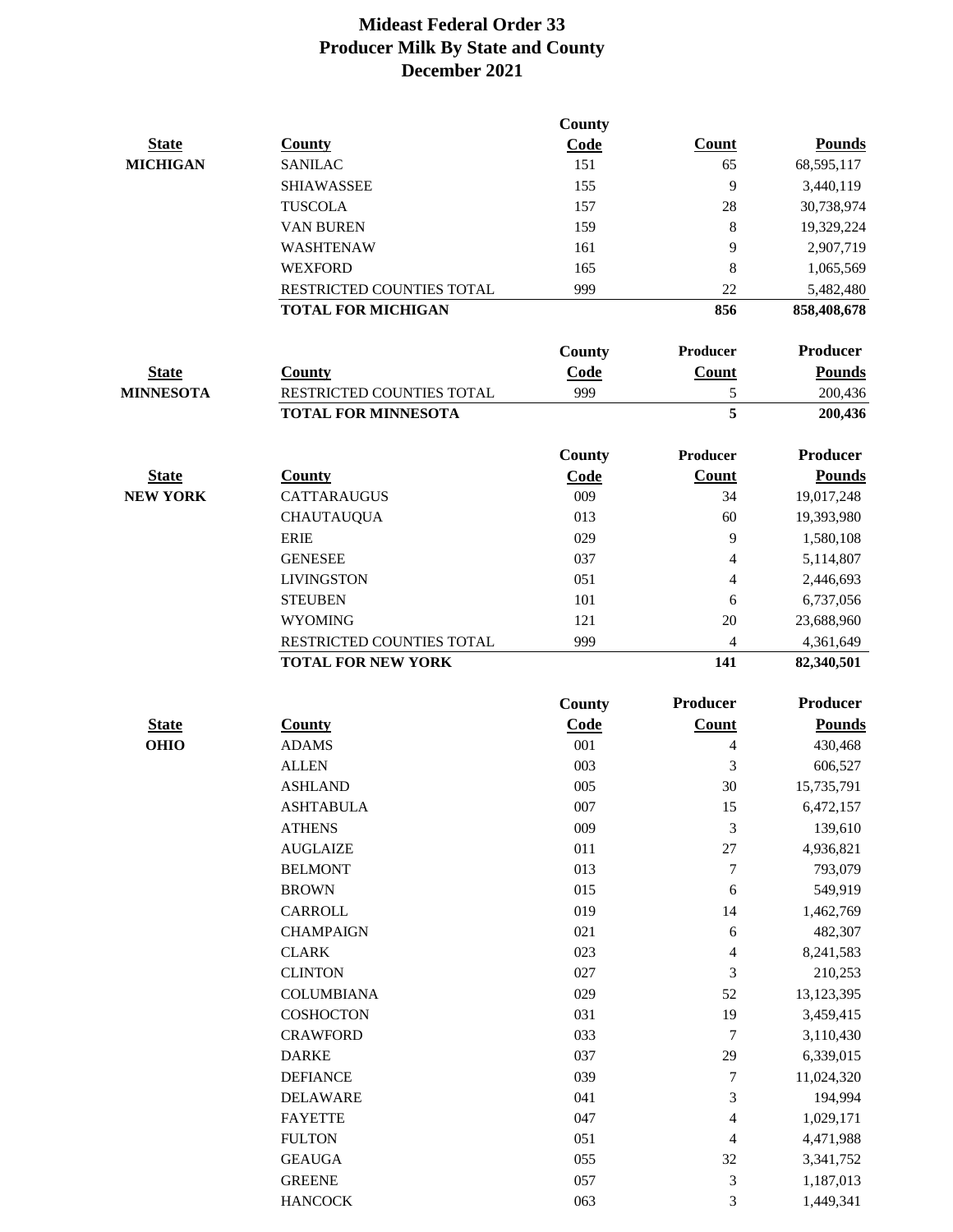|              |                           | <b>County</b> | <b>Producer</b>          | <b>Producer</b> |
|--------------|---------------------------|---------------|--------------------------|-----------------|
| <b>State</b> | <b>County</b>             | Code          | <b>Count</b>             | <b>Pounds</b>   |
| <b>OHIO</b>  | <b>HARDIN</b>             | 065           | 7                        | 15,580,145      |
|              | <b>HARRISON</b>           | 067           | 3                        | 298,435         |
|              | <b>HENRY</b>              | 069           | 5                        | 4,365,800       |
|              | <b>HIGHLAND</b>           | 071           | 19                       | 1,907,185       |
|              | <b>HOLMES</b>             | 075           | 109                      | 13,346,433      |
|              | <b>HURON</b>              | 077           | 38                       | 6,685,155       |
|              | <b>JEFFERSON</b>          | 081           | 5                        | 482,900         |
|              | <b>KNOX</b>               | 083           | 16                       | 6,845,111       |
|              | <b>LICKING</b>            | 089           | $\sqrt{6}$               | 9,132,754       |
|              | <b>LOGAN</b>              | 091           | $20\,$                   | 3,504,378       |
|              | <b>LORAIN</b>             | 093           | $\,8\,$                  | 1,208,074       |
|              | <b>MADISON</b>            | 097           | 6                        | 15,565,891      |
|              | <b>MAHONING</b>           | 099           | 21                       | 8,262,657       |
|              | <b>MEDINA</b>             | 103           | $10\,$                   | 2,775,353       |
|              | <b>MERCER</b>             | 107           | 63                       | 21,153,052      |
|              | <b>MIAMI</b>              | 109           | 5                        | 641,136         |
|              | <b>MONROE</b>             | 111           | 6                        | 668,938         |
|              | <b>MORGAN</b>             | 115           | 5                        | 672,356         |
|              | <b>MORROW</b>             | 117           | $\overline{\mathcal{L}}$ | 2,735,391       |
|              | <b>MUSKINGUM</b>          | 119           | $\,8\,$                  | 1,090,221       |
|              | <b>PAULDING</b>           | 125           | 5                        | 21,578,597      |
|              | <b>PICKAWAY</b>           | 129           | 6                        | 4,004,643       |
|              | <b>PORTAGE</b>            | 133           | 6                        | 2,756,056       |
|              | <b>PREBLE</b>             | 135           | 6                        | 1,103,493       |
|              | <b>PUTNAM</b>             | 137           | $\,8\,$                  | 6,111,856       |
|              | <b>RICHLAND</b>           | 139           | 89                       | 11,366,097      |
|              | <b>ROSS</b>               | 141           | $\,8\,$                  | 845,967         |
|              | <b>SANDUSKY</b>           | 143           | 6                        | 533,142         |
|              | <b>SHELBY</b>             | 149           | $27\,$                   | 5,950,030       |
|              | <b>STARK</b>              | 151           | 41                       | 12,690,772      |
|              | TRUMBULL                  | 155           | 17                       | 3,288,741       |
|              | TUSCAWARAS                | 157           | 102                      | 18,274,134      |
|              | <b>UNION</b>              | 159           | $\sqrt{5}$               | 779,758         |
|              | <b>VAN WERT</b>           | 161           | 6                        | 6,016,229       |
|              | <b>WASHINGTON</b>         | 167           | 11                       | 2,112,022       |
|              | <b>WAYNE</b>              | 169           | 158                      | 49,513,194      |
|              | <b>WOOD</b>               | 173           | 4                        | 8,650,468       |
|              | <b>WYANDOT</b>            | 175           | 3                        | 513,981         |
|              | RESTRICTED COUNTIES TOTAL | 999           | 26                       | 28, 283, 177    |
|              | <b>TOTAL FOR OHIO</b>     |               | 1,183                    | 390,085,840     |
|              |                           | County        | <b>Producer</b>          | <b>Producer</b> |
| <b>State</b> | <b>County</b>             | Code          | <b>Count</b>             | <b>Pounds</b>   |
| PENNSYLVANIA | <b>ARMSTRONG</b>          | 005           | 16                       | 2,512,841       |
|              | <b>BEAVER</b>             | 007           | 16                       | 803,097         |

| <b>ARMSTRONG</b> | 005 | 16 | 2,512,841 |
|------------------|-----|----|-----------|
| <b>BEAVER</b>    | 007 | 16 | 803,097   |
| <b>BEDFORD</b>   | 009 | 4  | 445,288   |
| <b>BLAIR</b>     | 013 | 9  | 1,239,502 |
| <b>BRADFORD</b>  | 015 | 9  | 1,005,492 |
| <b>BUTLER</b>    | 019 | 22 | 3,391,037 |
| <b>CAMBRIA</b>   | 021 | 8  | 1,856,460 |
| <b>CENTRE</b>    | 027 | 6  | 1,528,610 |
|                  |     |    |           |